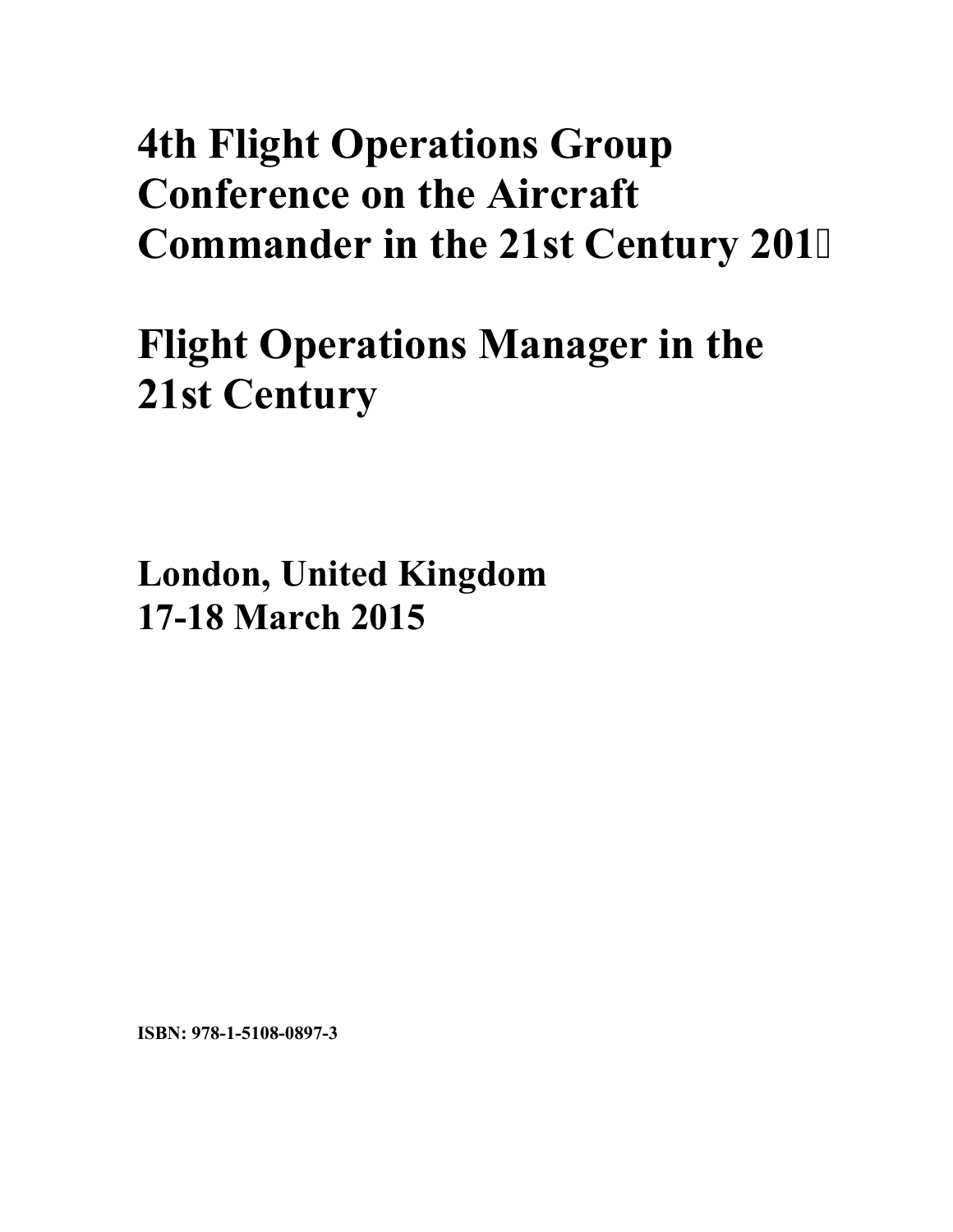**Printed from e-media with permission by:** 

Curran Associates, Inc. 57 Morehouse Lane Red Hook, NY 12571



**Some format issues inherent in the e-media version may also appear in this print version.** 

Copyright© (2015) by the Royal Aeronautical Society All rights reserved.

Printed by Curran Associates, Inc. (2015)

For permission requests, please contact the Royal Aeronautical Society at the address below.

Royal Aeronautical Society No. 4 Hamilton Place London W1J 7BQ United Kingdom

Phone: +44 (0) 20 7670 4300 Fax: +44 (0) 20 7670 4309

www.raes.org.uk

#### **Additional copies of this publication are available from:**

Curran Associates, Inc. 57 Morehouse Lane Red Hook, NY 12571 USA Phone: 845-758-0400 Fax: 845-758-2634 Email: curran@proceedings.com Web: www.proceedings.com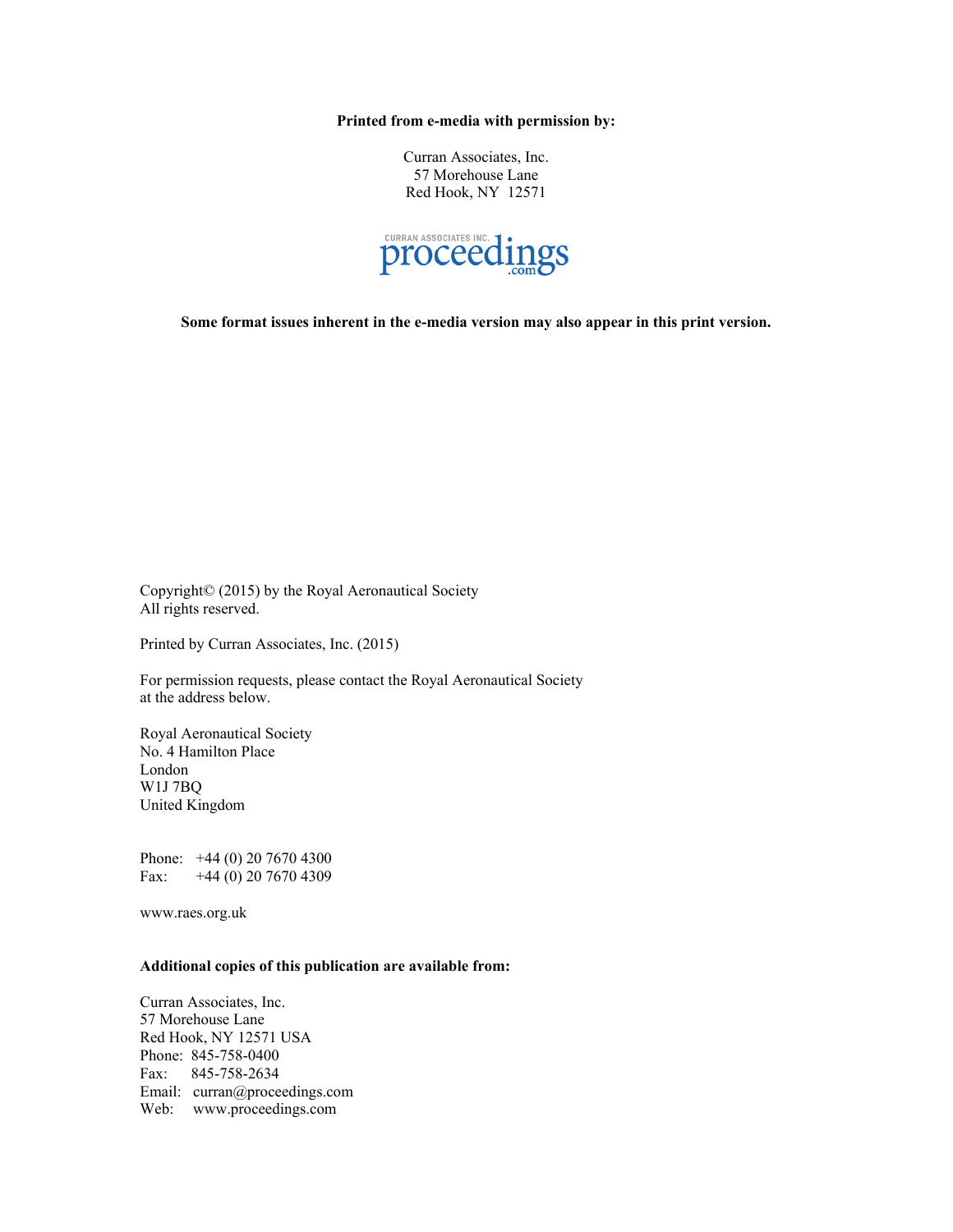## **TABLE OF CONTENTS**

#### **KEYNOTE ADDRESS**

| M. Elliott   |  |
|--------------|--|
|              |  |
| J. Griffiths |  |

#### **SESSION 1: FLIGHT OPERATIONS – THE ULTIMATE BALANCING ACT – SAFETY/SERVICE/CREW/PROFIT**

| Y Katsuoka |  |
|------------|--|
|            |  |
| S. Dickson |  |
|            |  |
| M Muller   |  |

#### **SESSION 2: FLIGHT OPERATIONS – THE ULTIMATE BALANCING ACT – SAFETY/SERVICE/CREW/PROFIT**

| M. Sutherland  |  |
|----------------|--|
| <b>NETJETS</b> |  |
| P Lhoest       |  |

#### **SESSION 3: FLIGHT OPERATIONS STRATEGIC PLANNING**

| A. Welmers |  |
|------------|--|
|------------|--|

#### **SESSION 4: PROJECT MANAGEMENT**

| S. Carver |  |
|-----------|--|

#### **SESSION 5: DOES SAFETY REALLY COME FIRST?**

| C. Counter |  |
|------------|--|
|            |  |
| N/A        |  |

#### **SESSION 6: THE CREW VIEW**

|              | 124 |
|--------------|-----|
| R. Hughev    |     |
|              |     |
| J McAuslan   |     |
|              |     |
| T. Gasparolo |     |